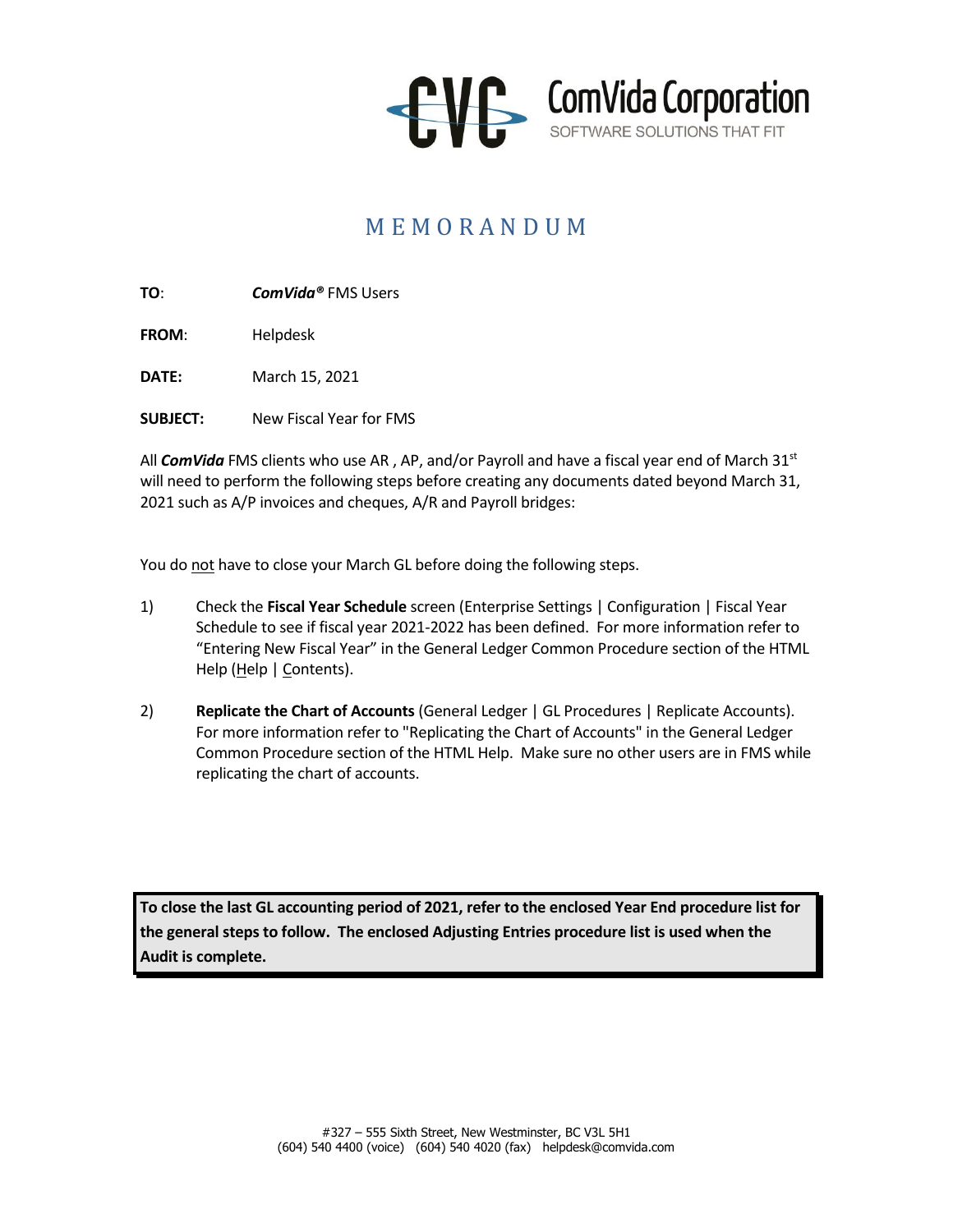## Preparing for the Next Fiscal Year

### **A. The following steps should be done prior to the start of the new fiscal year**.

- 1. Define the next fiscal year if it has not already been done (Enterprise Settings | Configuration | Fiscal Year Schedule - Add). A message box will appear asking: "Do you want to copy the current row?" Choose "**No**" to enter the fiscal year or click "**Yes**" to copy from the existing fiscal year. Enter the fiscal year (e.g. 2021) in **Code:** (Refer to "**Entering New Fiscal Year**" in the General Ledger Common Procedure section of the HTML Help.)
- 2. Replicate the Chart of Accounts. Please ensure that no one is logged onto the FMS system. Once the next fiscal year has been defined, create a chart of accounts for the new fiscal year. This step is quickly and easily performed in General Ledger | GL Procedures | Replicate Accounts. (Refer to "Replicating the Chart of Accounts" in the General Ledger Common Procedure section of the HTML Help for detailed instructions.)
- 3. Suspended Accounts (General Ledger | Chart of Accounts | Financial Accounts): any accounts that have been suspended in the current fiscal year will remain suspended in the new fiscal year.
- 4. If you use ComVida AR/Trust (v1.2), you will also need to Export Accounts (not needed if using ART5). This is done in General Ledger | GL Procedures | Export Accounts. Once this step is done, log in to AR/Trust and Reindex Files.

#### **B. The following steps should be done in order to close GL at year end**.

- 1. Check to make sure that the account field contains the retained earnings account(s) for each fund (General Ledger | Configuration | Funds).
- 2. Confirm that your retained earnings account(s) have been assigned the appropriate fund and account type (General Ledger | Chart of Accounts | Financial Accounts).
- 3. Confirm that all A/R, A/P and Payroll data has been bridged (or imported) and accepted for the last fiscal period (General Ledger | GL Procedures | Import Sub-Ledgers).
- 4. Print the trial balance (General Ledger | Reports | Trial Balance).
- 5. Perform close period for the last fiscal period of 2020-2021 (General Ledger | GL Procedures | Close Period). A message box will appear asking "This is the last period of the year. Do you want to create an Adjusting Period?" Choose "**Yes"** to create an Adjusting Period (e.g. ADJ21), and then click "**Close Period**" to close the last fiscal period.
- 6. Perform close period for the adjusting period of 2020-2021 (General Ledger | GL Procedures | Close Period).
- 7. Backup your files.
- 8. Perform close year for 2020-2021 (General Ledger | GL Procedures | Close Year).
- 9. Financial budgets (General Ledger | Budgets | Financial Budgets) and Statistical budgets (General Ledger | Budgets | Statistical Budgets), will need to be created for the new fiscal year. (Refer to "**Importing Budgets"** and "**Exporting Budgets**" in the General Ledger Common Procedure section of the HTML Help.)

Continue with normal monthly procedures until adjusting entries are presented by your auditor. Refer to the attached **Adjusting Entries Procedure List for** *ComVida®* **FMS Accounting Year End** when you are ready to create adjusting entries.